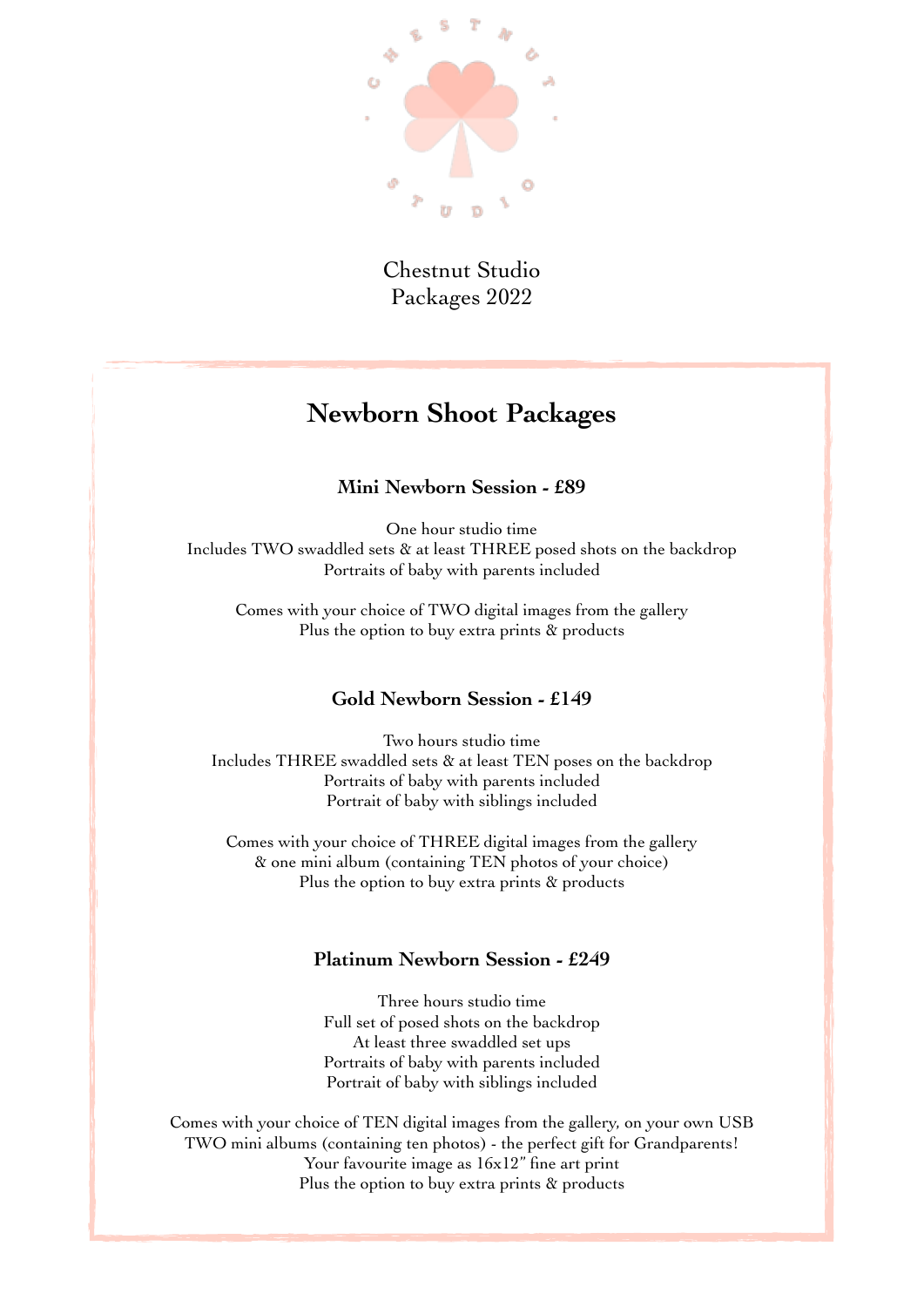

# **Maternity & Portrait Shoot Packages**

#### **Sitter Shoot Session - £49**

Thirty minutes studio time Includes use of studio outfits Portraits of baby with parents included

Comes with your choice of ONE digital image from the gallery Plus the option to buy extra prints & products

#### **Fine Art 'Mummy & Me' Session - £69**

45 minutes studio time Use of studio gowns Includes THREE different sets

Comes with your choice of TWO digital images from the gallery Plus the option to buy extra prints & products

#### **Beautiful Bump Maternity Session - £79**

One hour studio time Use of studio maternity gowns Option to include partner & children in the shoot

Comes with your choice of THREE digital images from the gallery

Plus the option to buy extra prints & products \*\*ONLY £60 WHEN BOOKED WITH ANY NEWBORN PACKAGE\*\*